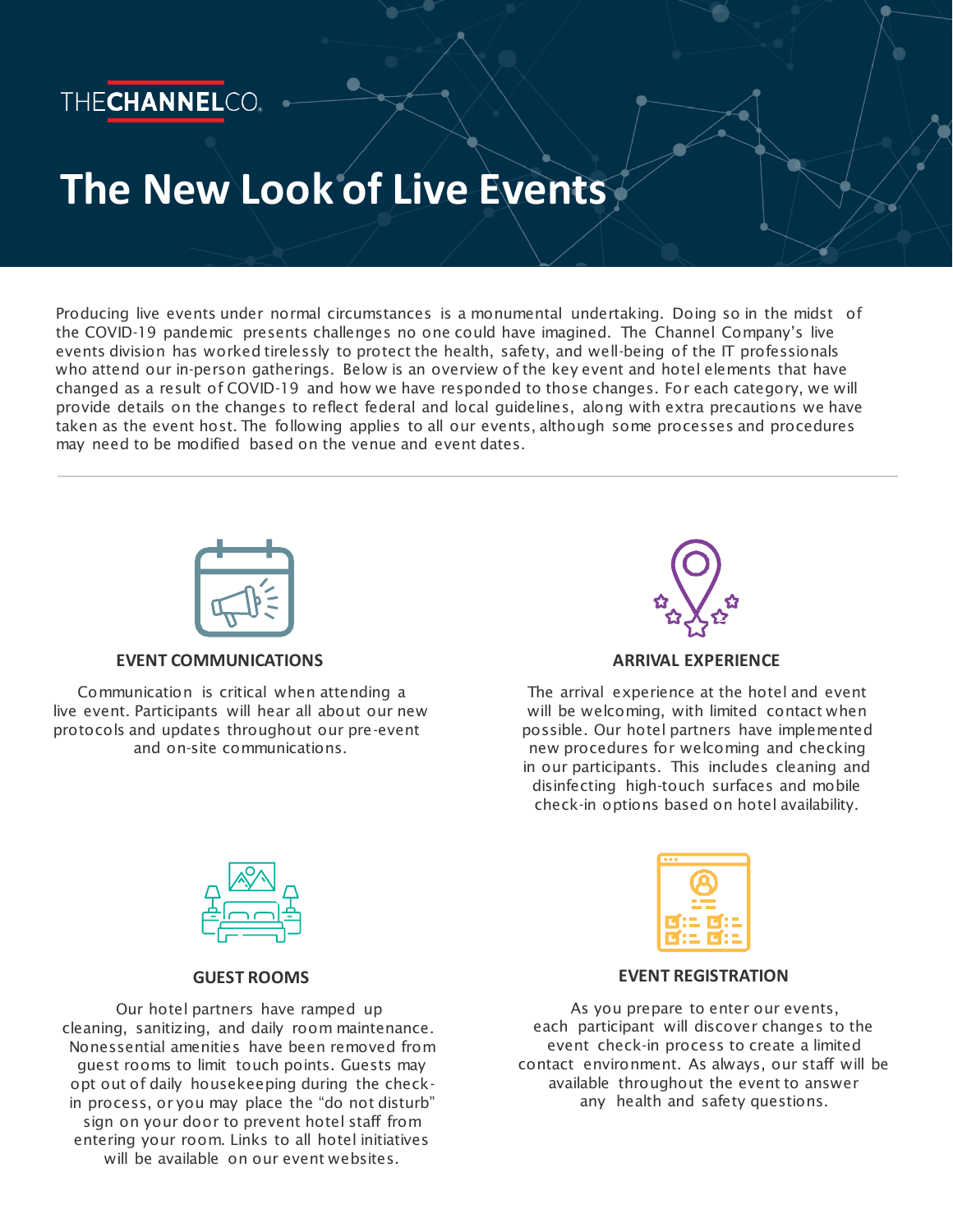

### **MEETING ROOMS & EVENT SPACE**

Meeting and event space modifications are a high priority given the nature of our events. We have worked with our venues to modify these spaces, keeping physical distancing in mind wherever possible.



Hotel staff will continually clean and disinfect high-touch points throughout the public spaces, and hand sanitizing stations will be placed in high-traffic areas. Please refer to the hotel-specific health and safety document for further details.



### **AGENDA**

The agenda is designed to avoid overcrowding and allow for proper cleaning of meeting rooms, including general sessions, boardrooms, breakouts, meal and exhibit areas, and networking spaces.



## **BOARDROOMS**

The heart and soul of many of our events are boardrooms where groups gather for peer insight and vendor presentations. When possible, our boardrooms will allow for more space and extra cleaning of high-touch points, such as shared presentation equipment.



**FOOD & BEVERAGE**

The hotel has implemented practices and protocols for food and beverage distribution to accommodate physical distancing, reduce overall contact where possible, and maintain the venue's food service guidelines.



### **NETWORKINGRECEPTIONS**

We want to continue the tradition of relationship building at our receptions. We have designed networking receptions to utilize extended spaces, and we welcome attendees to enjoy outdoor spaces at their leisure.